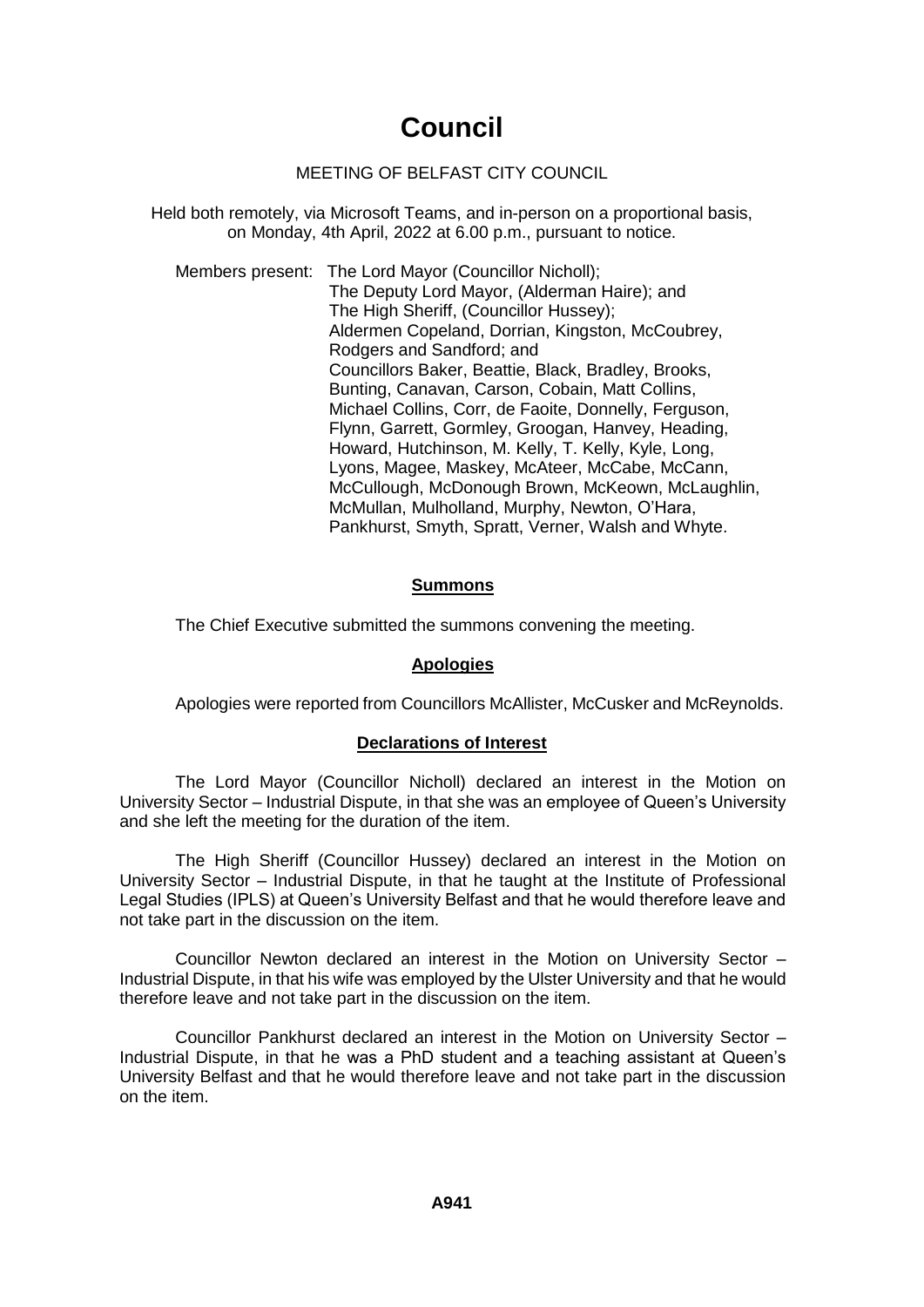Councillor Spratt declared an interest in the Motion on University Sector – Industrial Dispute, in that his wife was employed by the Ulster University and that he would therefore leave and not take part in the discussion on the item.

Councillor McMullan advised the Council that he was an individual member of the Belfast City of Sanctuary and that, as it was a non-pecuniary interest in an organisation which was formed for a public interest, he would participate fully in the discussion of the motion with the same name.

Councillor McKeown declared an interest in respect of the item "Partner Agreements Quarter 3 Update and Rosario Youth Centre request" within the People and Communities minutes, on the basis that his son was a member of Rosario Youth Club and if the issue arose that he would leave and not take part in the discussion or vote.

Councillor Hanvey declared an interest in respect of the item "Partner Agreements Quarter 3 Update and Rosario Youth Centre request", in that he had been working with Rosario Youth Club in respect of funding and that if the issue arose that he would leave and not take part in the discussion or vote.

Councillor Murphy declared an interest in relation to the item "Belfast Citywide Tribunal Service" within the Strategic Policy and Resources minutes, in that he was a Board Member of the Ligoniel Improvement Association, and he left the meeting whilst the matter was being discussed.

Councillor Black declared an interest in relation to the item "Community Provision Grant Funding 2022/23" within the People and Communities minutes, in that she was employed by Grosvenor Community Centre and that if the issue arose that she would leave and not take part in the discussion or vote.

Councillor Verner declared an interest in relation to the item "Community Provision Grant Funding 2022/23" within the People and Communities minutes, in that she was associated with an organisation which had applied for funding and that if the issue arose that she would leave and not take part in the discussion or vote.

Councillor Corr advised that he worked for Falls Community Council, which was a recipient of Advice Consortium Funding, and that if the issue arose that he would leave and not take part in the discussion or vote.

#### **Minutes of the Council Meetings**

Moved by the Lord Mayor, Seconded by Councillor Bunting and

Resolved - That the minutes of the proceedings of the Monthly meeting of the Council of 1st March and the Special meeting of 14th March be taken as read and signed as correct.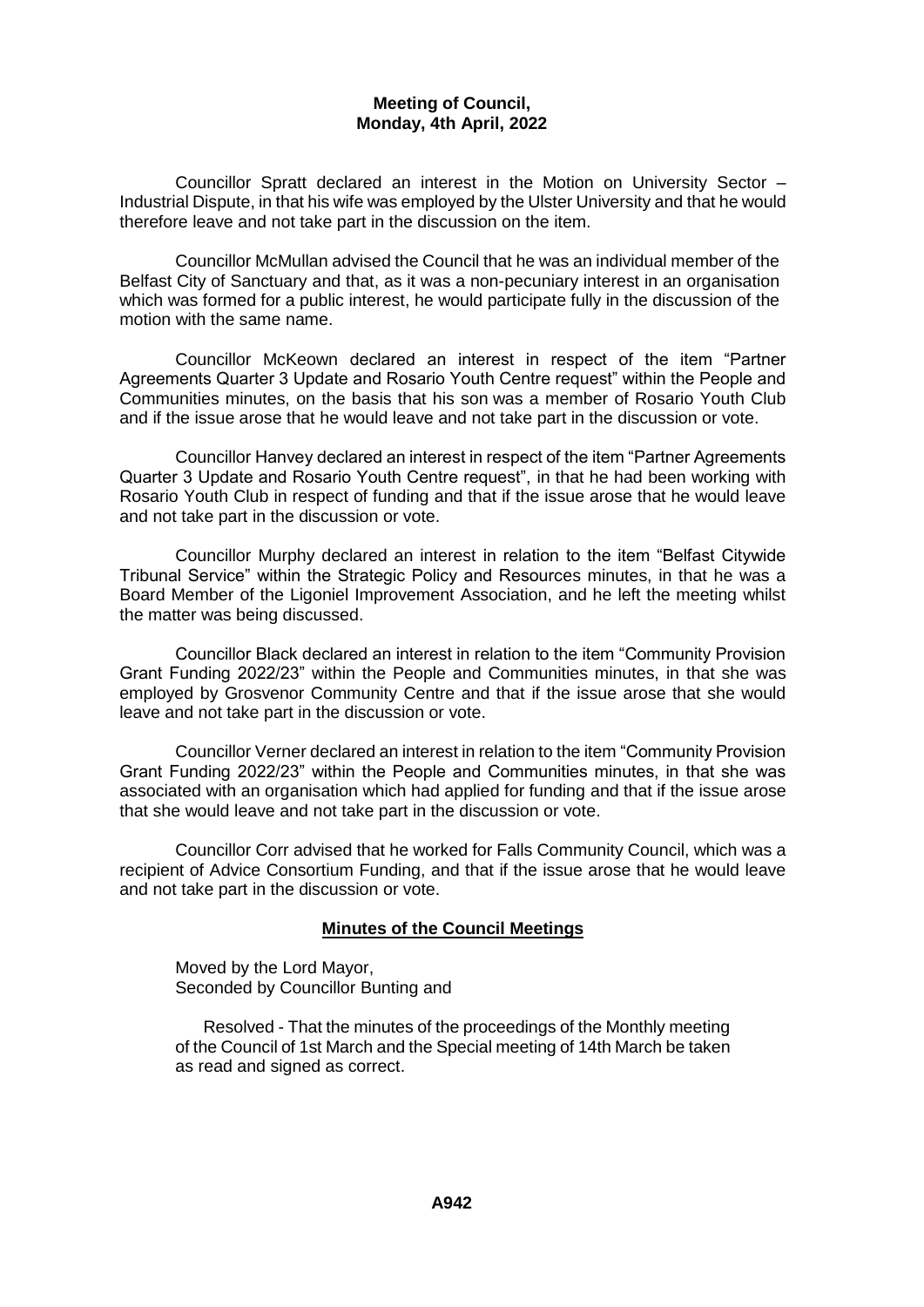#### **Official Announcements**

#### **Congratulations – Mr. J. Walsh**

The Lord Mayor and Members from each Political Party congratulated Mr. J. Walsh on his recent appointment as the Chief Executive of Belfast City Council and wished him well in his new role.

The Chief Executive thanked the Members for their kind words.

#### **Condolences**

The Lord Mayor and a number of Councillors expressed their condolences to Mr. R. Cregan, the Deputy Chief Executive and Director of Finance and Resources, upon the recent death of his father, Daniel.

Condolences were also paid to Councillor Mulholland upon the death of her father, Shane, and to Councillor Magee, on the loss of his father, John.

A Member also paid tribute to Ms. S. Workman, a dedicated and compassionate Community Development worker, who had recently passed away.

### **Industrial Action**

A Member stated that she wished to put on record her congratulations to all those employees who had participated in picket lines across the City the previous week in the fight for better pay and that she hoped that management within the Council would engage in discussion with the unions in respect of an above-inflation pay rise for those staff affected.

#### **Belfast Giants**

A Member requested that the Lord Mayor would pass on her congratulations to the Belfast Giants Ice Hockey team for recently winning the Challenge Cup. The Lord Mayor agreed that she would invite the team to attend the City Hall to recognise the achievement.

#### **Blu Hydrangea**

A Member requested that the Lord Mayor would pass on her congratulations to Blu Hydrangea for recently winning RuPaul's Drag Race: UK vs the World, and that she had been an important role model. The Lord Mayor stated that she would be delighted to invite her to attend the City Hall in recognition of her win.

#### **Monthly Letter**

The Lord Mayor read out a letter from Ms. Esther Oluwalana, aged 9, who had recently moved with her family to live in Belfast. She explained how she had recently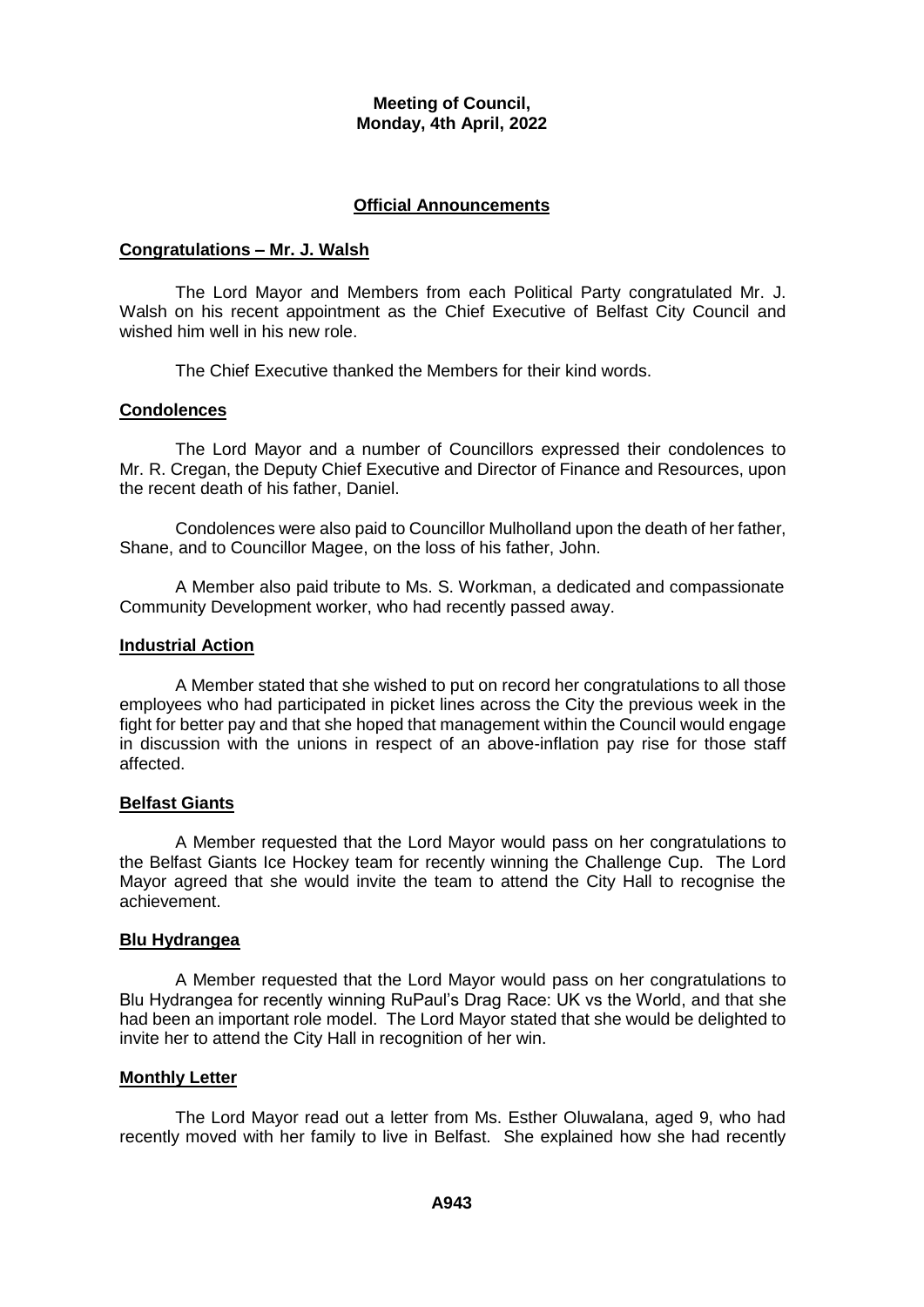enrolled in Holy Rosary Primary School, along with her brother, and praised the welcome they had received both from teachers at the school and in Belfast in general.

#### **Minutes of the Strategic Policy and Resources Committee**

Moved by Councillor Groogan Seconded by Councillor Walsh

That the minutes of the proceedings of the Strategic Policy and Resources Committee of 28th March, 2022, omitting matters in respect of which the Council has delegated its powers to the Committee, be approved and adopted.

### **Amendment**

### **Motion - Belfast Citywide Tribunal Service**

Moved by Councillor Ferguson Seconded by Councillor Matt Collins and

Resolved - That the Council agrees to suspend Standing Orders and to award the shortfall in funding of £181,878 to the Belfast Citywide Tribunal Service, in principle, noting that it was subject to due diligence and a future report being submitted to the Committee.

#### **Glór na Móna**

In response to a Member's request, and with the Chairperson's agreement, the Council agreed that the decision of the Committee was to be amended to read that:

"the Committee agreed to allocate £86,000 to Glór na Móna and also agreed that a meeting between Glór na Móna and the Education Authority was to be arranged."

#### **Adoption of Minutes**

Subject to the aforementioned amendments, the minutes of the proceedings of the Strategic Policy and Resources Committee of 28th March were approved and adopted.

#### **Minutes of the People and Communities Committee**

Moved by Councillor Cobain Seconded by Councillor Bunting

Resolved – That the minutes of the proceedings of the People and Communities Committee of 8th March, be approved and adopted.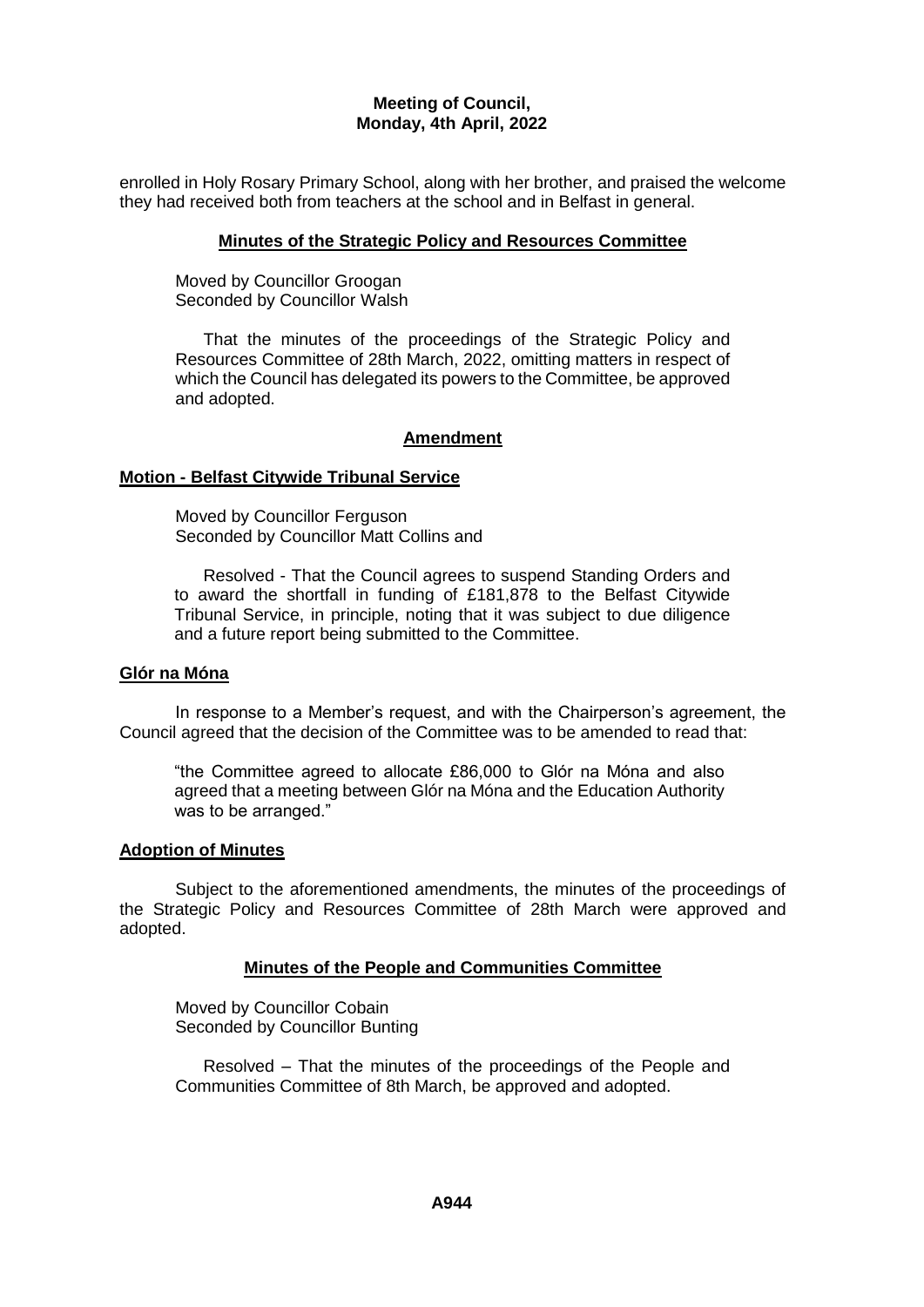### **Minutes of the City Growth and Regeneration Committee**

Moved by Councillor Murphy Seconded by Councillor McCann

Resolved - That the minutes of the proceedings of the City Growth and Regeneration Committee of 9th March be approved and adopted.

### **Minutes of the Licensing Committee**

Moved by Councillor Donnelly Seconded by Councillor Howard

That the minutes of the proceedings of the Licensing Committee of 16th March, omitting matters in respect of which the Council has delegated its powers to the Committee, be approved and adopted.

### **Minutes of the Planning Committee**

Moved by Councillor Carson Seconded by Councillor Maskey

Resolved - That the minutes of the proceedings of the Planning Committee of 2nd, 15th and 29th March, omitting matters in respect of which the Council has delegated its powers to the Committee, be approved and adopted.

#### **Minutes of the Climate and City Resilience Committee**

Moved by Councillor Baker Seconded by Councillor Murphy

Resolved - That the minutes of the proceedings of the Climate and City Resilience Committee of 10th March be approved and adopted.

# **Minutes of the Standards and Business Committee**

Moved by Councillor McCullough Seconded by Councillor Pankhurst

Resolved - That the Minutes of the proceedings of the Standards and Business Committee of 30th March, 2022, omitting matters in respect of which the Council has delegated its powers to the Committee, be approved and adopted.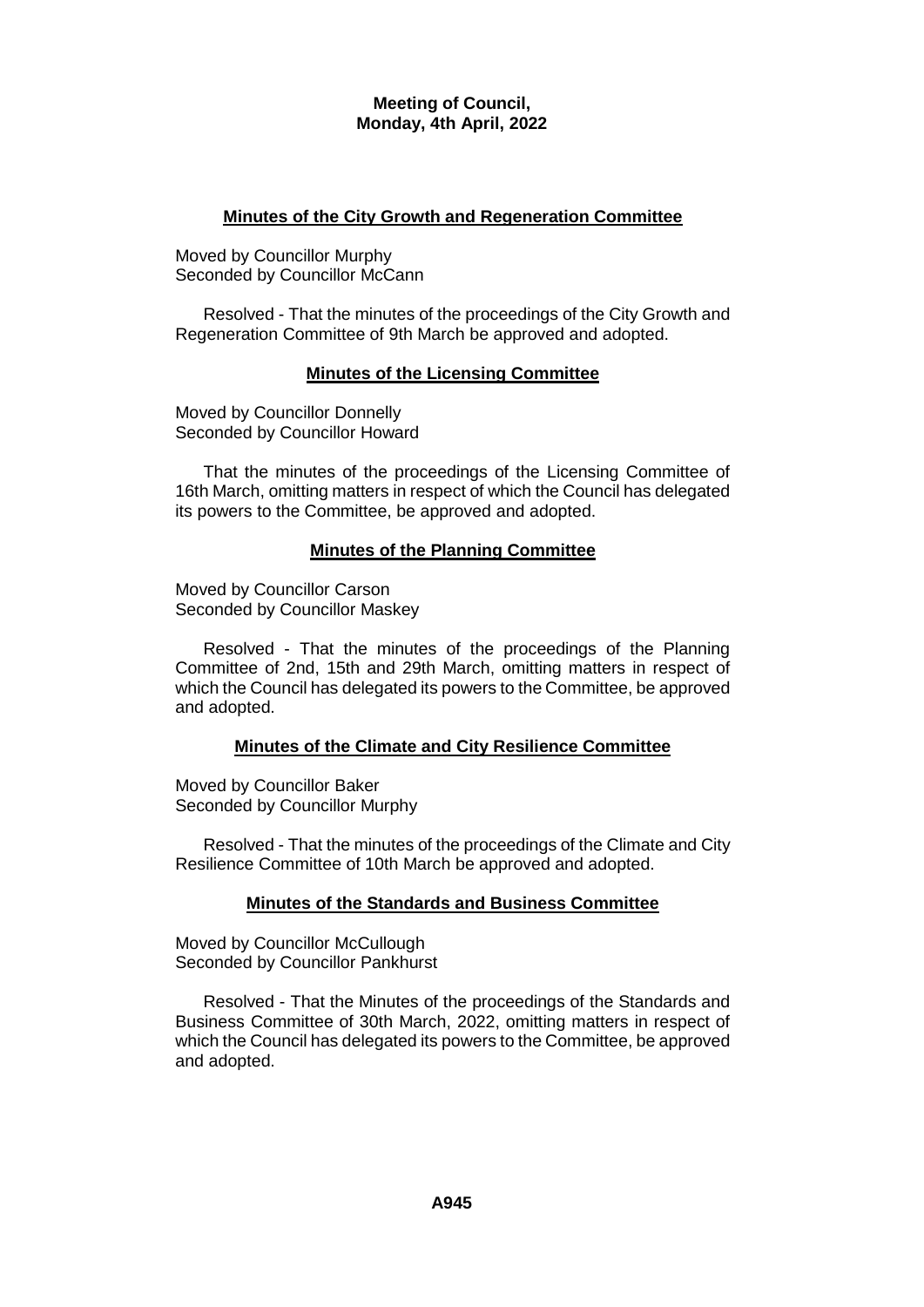### **Motions to be debated by the Council**

#### **University Sector - Industrial Dispute**

(The Lord Mayor (Councillor Nicholl), The High Sheriff (Councillor Hussey) and Councillors Newton, Pankhurst and Spratt, having declared an interest in this item, left the meeting for the duration.)

In accordance with notice on the agenda, Councillor Heading proposed:

"This Council acknowledges the contribution to civic and economic life made by both Queens University Belfast and University of Ulster to the citizens of Belfast City. Belfast City Council also notes the high standard of teaching and research carried out by staff at both universities and the benefits made to the people of Belfast as an employer.

This Council is concerned at the current Industrial dispute taking place throughout the university sector and in particular its detrimental impact upon the international reputation, civic and economic contribution of Queens University Belfast and University of Ulster to the City. This council is further concerned of the failure to resolve this dispute will mean staff will seek employment outside the sector impacting upon quality of teaching and research and the local and international standing as universities of excellence.

Belfast City Council is also concerned at the failure of Universities and Colleges Employers' Association (UCEA), of which Queens University Belfast and University of Ulster are members, in addressing the proposed 35% cut in the Universities Superannuation Scheme payable to staff on retirement.

Belfast City Council is further concerned the Universities and Colleges Employer's Association appear to have no resolve in negotiating an amicable solution and is therefore prolonging unnecessarily the industrial dispute.

Belfast City Council therefore calls upon both local University Vice Chancellors to use their influence with the Universities and Colleges Employers' Association to resolve this dispute and if required for call for an allocation from the sector's reserves estimated at £46.8 billion to be used to support the Universities Superannuation Scheme.

This Council asks the Lord Mayor to write to both Vice Chancellors expressing the views of council and in particular the dispute to be resolved fairly and that Belfast City Council supports the principle of adequate pensions for all employees on retirement."

The motion was seconded by Councillor Lyons.

The motion was put to the meeting and passed.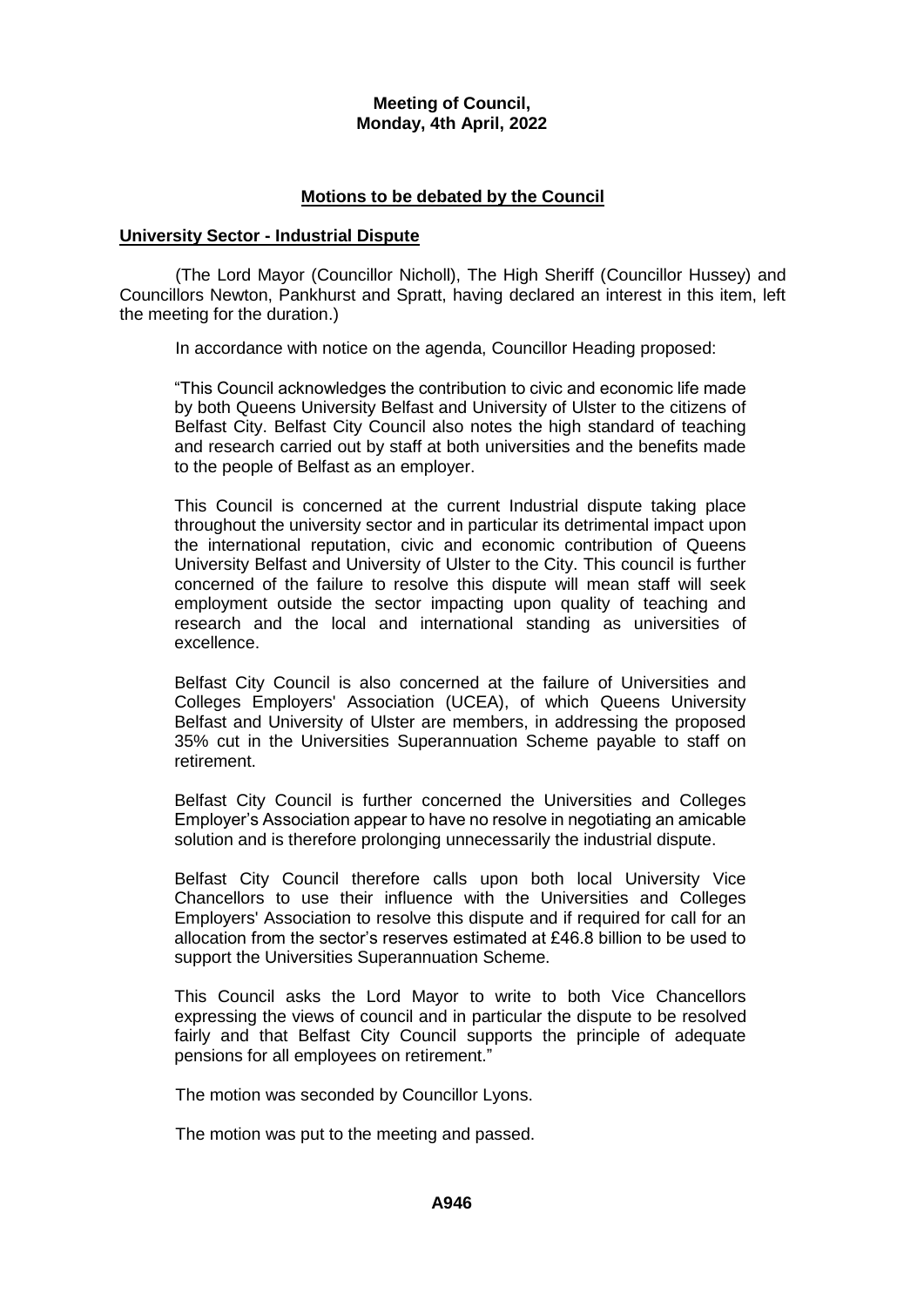### **City of Sanctuary**

In accordance with notice on the agenda, Councillor Kyle proposed:

"That this Council supports Belfast City Council becoming a "Council of Sanctuary" and supports the initiative to have Belfast recognised as a "City of Sanctuary".

### **As a council we recognise that:**

- a) A "Council of Sanctuary" is a place that provides a welcome and safe place for asylum seekers, refugees and migrants and supports the conditions that will allow people from these backgrounds to feel safe, valued and included in Belfast.
- b) We recognise as leaders we have a responsibility to receive and include new residents with care and dignity.
- c) This commitment to become a "Council of Sanctuary" does not seek to provide preferential treatment to one community over another, instead it recognises that during the arrival, settlement and integration journey, asylum seekers, refugees and migrants face many challenges and that as city leaders we will play our part in working to build a culture of welcome, equality and inclusion.
- d) This council will work to implement a "City of Sanctuary" through our actions and policies, through understanding the lived experience of communities that are new to Belfast and through supporting our partners in the community and voluntary sectors.

# **The Council Resolves to:**

- Join a network of cities and towns which promote the inclusion and welfare of people who are fleeing violence and persecution in their own countries and become a recognised "Council of Sanctuary"
- Continue to understand the lived experience of refugees, asylum seekers and migrants living in Belfast
- Continue to work with organisations in the city who support refugees, asylum seekers and migrants
- Challenge anti-refugee and anti-migrant attitudes wherever they are found
- Ensure equality in the provision of our services and facilities and that public spaces can be accessed and enjoyed by everyone
- Develop an internal Race Equality and Diversity Action Plan that will review how we deliver our services and take action as an employer to create a diverse workforce."